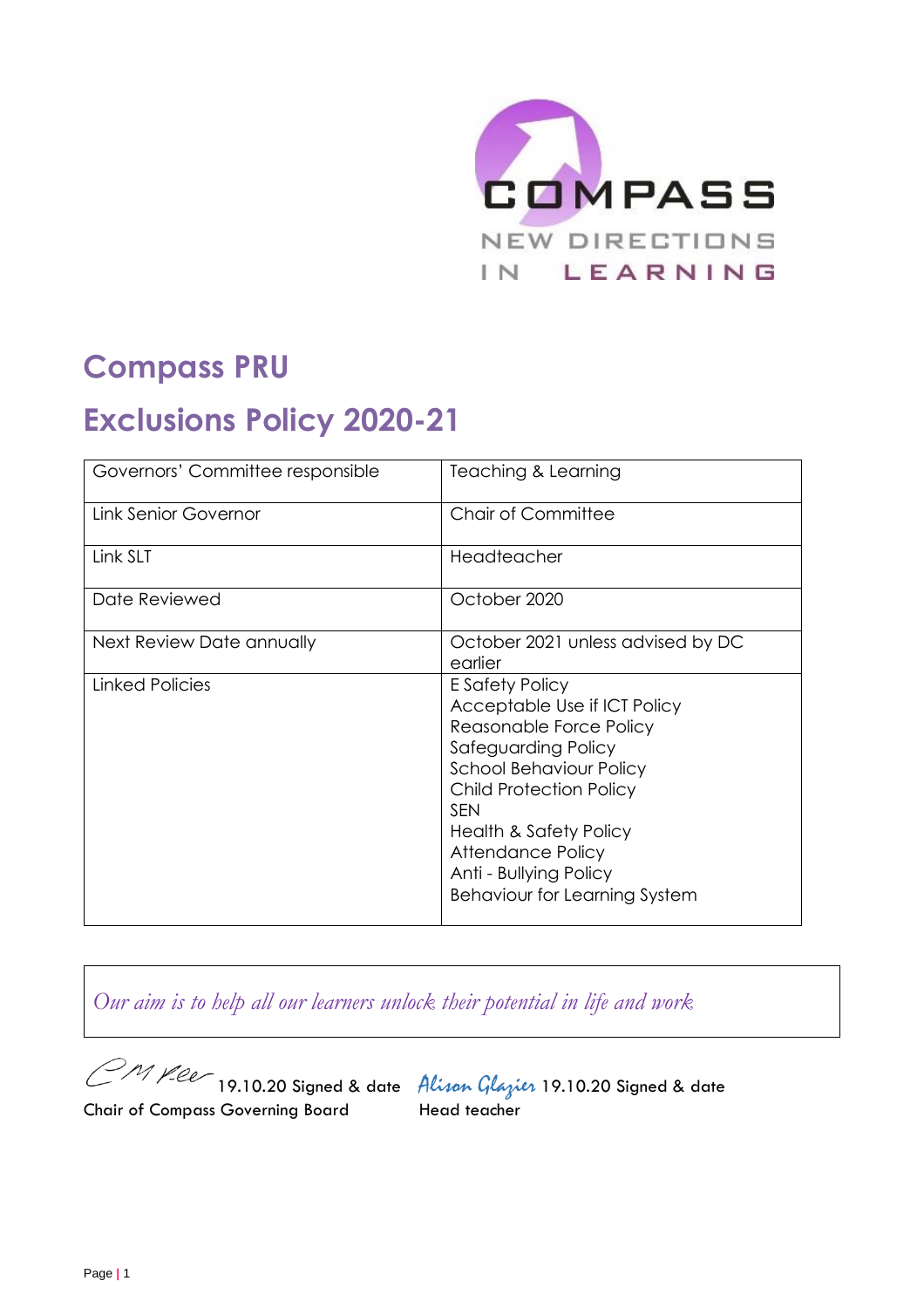## **Equality Impact Assessment – initial screening record**

| What area of work is being<br>considered?       |                                      | <b>Exclusion Policy</b>                                                       |                  |           |
|-------------------------------------------------|--------------------------------------|-------------------------------------------------------------------------------|------------------|-----------|
| Upon whom will this impact?                     |                                      | Curriculum - Teaching & Learning                                              |                  |           |
|                                                 |                                      |                                                                               |                  |           |
| considered?                                     |                                      | How would the work impact upon groups, are they included and                  |                  |           |
|                                                 |                                      |                                                                               |                  |           |
| <b>The Equality Strands</b>                     | <b>Negative Impact</b>               | <b>Positive Impact</b>                                                        | No impact        |           |
| Minority ethnic groups                          |                                      |                                                                               |                  |           |
| Gender                                          |                                      |                                                                               |                  |           |
|                                                 |                                      |                                                                               |                  |           |
| Disability                                      |                                      |                                                                               |                  |           |
| Religion, Faith or Belief                       |                                      |                                                                               |                  |           |
| Sexual Orientation                              |                                      |                                                                               |                  |           |
| Transgender                                     |                                      |                                                                               |                  |           |
| Age                                             |                                      |                                                                               |                  |           |
| Rurality                                        |                                      |                                                                               |                  |           |
|                                                 | broken down by the equality strands? |                                                                               |                  |           |
|                                                 | <b>No</b>                            | Yes                                                                           | <b>Uncertain</b> |           |
| <b>The Equality Strands</b>                     | $\sqrt{}$                            |                                                                               |                  |           |
| Minority ethnic groups<br>Gender                | $\sqrt{}$                            |                                                                               |                  |           |
| Disability                                      | $\sqrt{}$                            |                                                                               |                  |           |
|                                                 | $\sqrt{}$                            |                                                                               |                  |           |
| Religion, Faith or Belief<br>Sexual Orientation |                                      |                                                                               |                  |           |
|                                                 | $\sqrt{ }$                           |                                                                               |                  |           |
| Transgender                                     | v                                    |                                                                               |                  |           |
| Age                                             |                                      |                                                                               |                  |           |
| Rurality                                        |                                      |                                                                               |                  |           |
| Further comments:-                              |                                      | Does the initial screening highlight potential issues that may be illegal? No |                  |           |
|                                                 |                                      |                                                                               |                  |           |
|                                                 |                                      | Do you consider that a full Equality Impact Assessment is required?           |                  | <b>No</b> |
|                                                 |                                      |                                                                               |                  |           |
|                                                 |                                      |                                                                               |                  |           |
|                                                 |                                      | Initial screening carried out by Mark Fisher Alison Glazier                   |                  |           |
|                                                 |                                      |                                                                               |                  |           |
| M Fisher<br>Signed:                             | Dated                                | 06/02/2019                                                                    |                  |           |
|                                                 |                                      |                                                                               |                  |           |
| Comment by Headteacher:                         |                                      |                                                                               | Alisan Glazier   |           |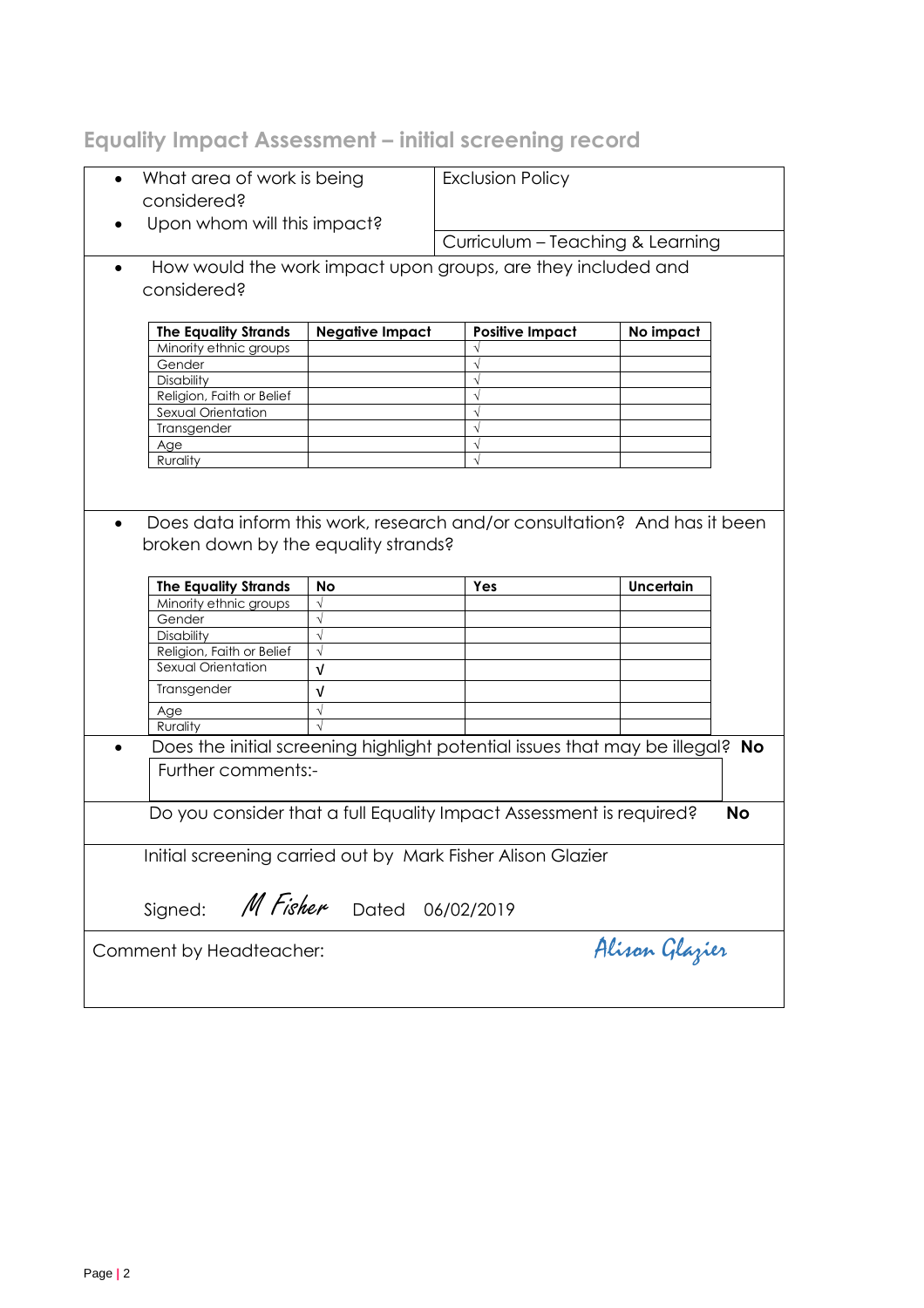## **Contents**

## **1. Aims**

Our school aims to ensure that:

- The exclusions process is applied fairly and consistently
- The exclusions process is understood by governors, staff, parents and pupils
- $\triangleright$  Pupils in school are safe and happy
- > Pupils do not become NEET (not in education, employment or training)

## **2. Legislation and statutory guidance**

This policy is based on statutory guidance from the Department for Education: Exclusion from maintained schools, [academies and pupil referral units \(PRUs\) in England.](https://www.gov.uk/government/publications/school-exclusion)

It is based on the following legislation, which outline schools' powers to exclude pupils:

- Section 52 of the [Education Act 2002,](http://www.legislation.gov.uk/ukpga/2002/32/section/52) as amended by the [Education Act 2011](http://www.legislation.gov.uk/ukpga/2011/21/contents/enacted)
- [The School Discipline \(Pupil Exclusions and Reviews\) \(England\) Regulations 2012](http://www.legislation.gov.uk/uksi/2012/1033/made)
- Sections 64-68 of the [School Standards and Framework Act 1998](http://www.legislation.gov.uk/ukpga/1998/31)

In addition, the policy is based on:

- > Part 7, chapter 2 of the [Education and Inspections Act 2006,](http://www.legislation.gov.uk/ukpga/2006/40/part/7/chapter/2) which looks at parental responsibility for excluded pupils
- Section 579 of the [Education Act 1996](http://www.legislation.gov.uk/ukpga/1996/56/section/579), which defines 'school day'
- The [Education \(Provision of Full-Time Education for Excluded Pupils\) \(England\) Regulations 2007,](http://www.legislation.gov.uk/uksi/2007/1870/contents/made) as amended by [The Education \(Provision of Full-Time Education for Excluded Pupils\) \(England\) \(Amendment\) Regulations 2014](http://www.legislation.gov.uk/uksi/2014/3216/contents/made)

## **3. The decision to exclude**

Only the headteacher, or acting headteacher, can exclude a pupil from school. A permanent exclusion will be taken as a last resort.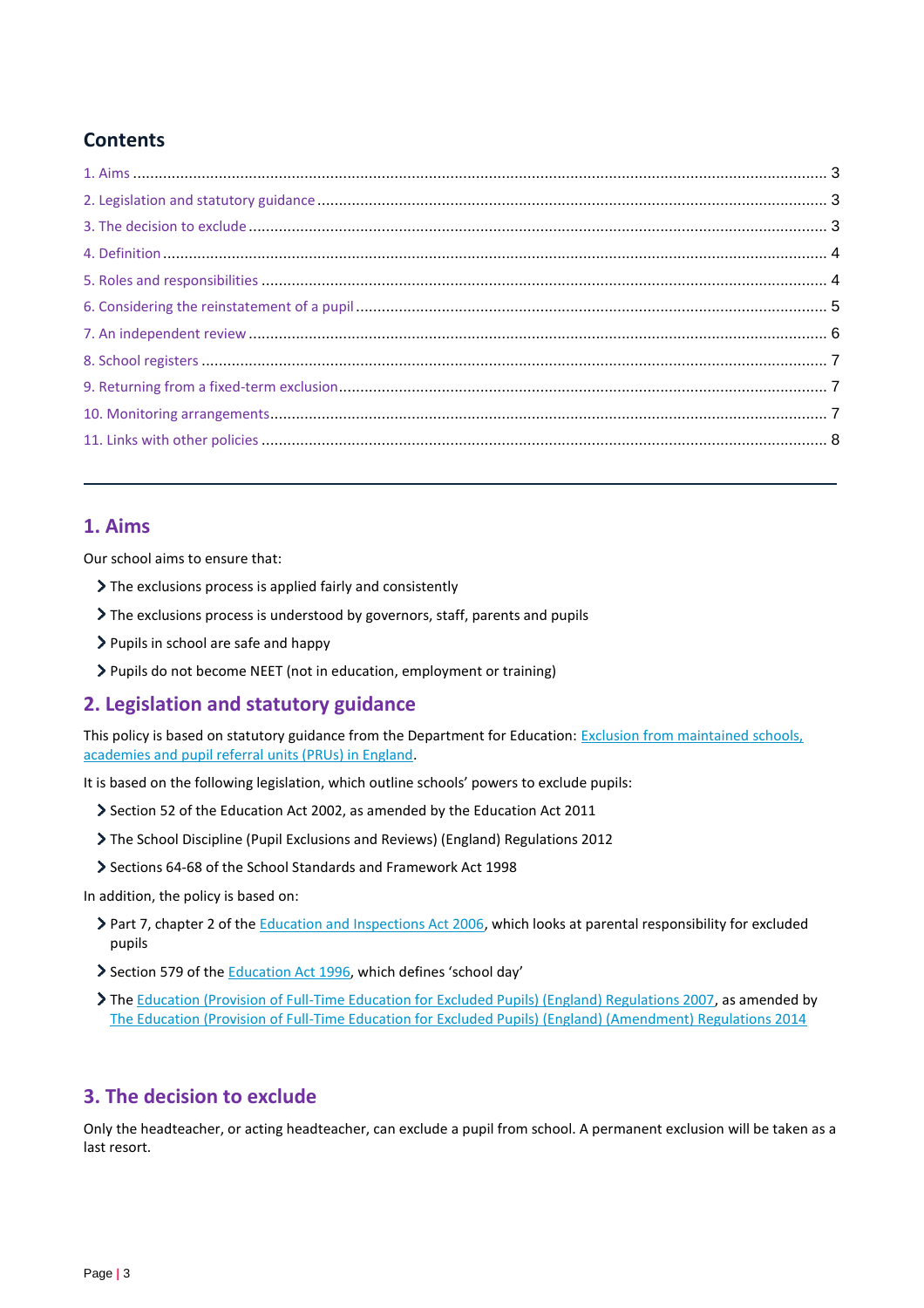Our school is aware that off-rolling is unlawful. Ofsted defines off-rolling as:

"…the practice of removing a pupil from the school roll without a formal, permanent exclusion or by encouraging a parent to remove their child from the school roll, when the removal is primarily in the interests of the school rather than in the best interests of the pupil."

We are committed to following all statutory exclusions procedures to ensure that every child receives an education in a safe and caring environment.

A decision to exclude a pupil will be taken only:

- In response to serious or persistent breaches of the school's behaviour policy, **and**
- If allowing the pupil to remain in school would seriously harm the education or welfare of others

Before deciding whether to exclude a pupil, either permanently or for a fixed period, the headteacher will:

- Consider all the relevant facts and evidence, including whether the incident(s) leading to the exclusion were provoked
- Allow the pupil to give their version of events
- Consider if the pupil has special educational needs (SEN)

### **4. Definition**

For the purposes of exclusions, school day is defined as any day on which there is a school session. Therefore, INSET or staff training days do not count as a school day.

## **5. Roles and responsibilities**

#### **5.1 The headteacher**

#### **Informing parents**

The headteacher will immediately provide the following information, in writing, to the parents of an excluded pupil:

- $\sum$  The reason(s) for the exclusion
- The length of a fixed-term exclusion or, for a permanent exclusion, the fact that it is permanent
- Information about parents' right to make representations about the exclusion to the governing board and how the pupil may be involved in this
- Where there is a legal requirement for the governing board to meet to consider the reinstatement of a pupil, and that parents have a right to attend a meeting, be represented at a meeting (at their own expense) and to bring a friend

The headteacher, or their SLT representative, will also notify parents by the end of the afternoon session on the day their child is excluded that for the first 5 school days of an exclusion, or until the start date of any alternative provision where this is earlier, parents are legally required to ensure that their child is not present in a public place during school hours without a good reason. Parents may be given a fixed penalty notice or prosecuted if they fail to do this.

If alternative provision is being arranged, the following information will be included when notifying parents of an exclusion:

- $\sum$  The start date for any provision of full-time education that has been arranged
- The start and finish times of any such provision, including the times for morning and afternoon sessions, where relevant
- $\sum$  The address at which the provision will take place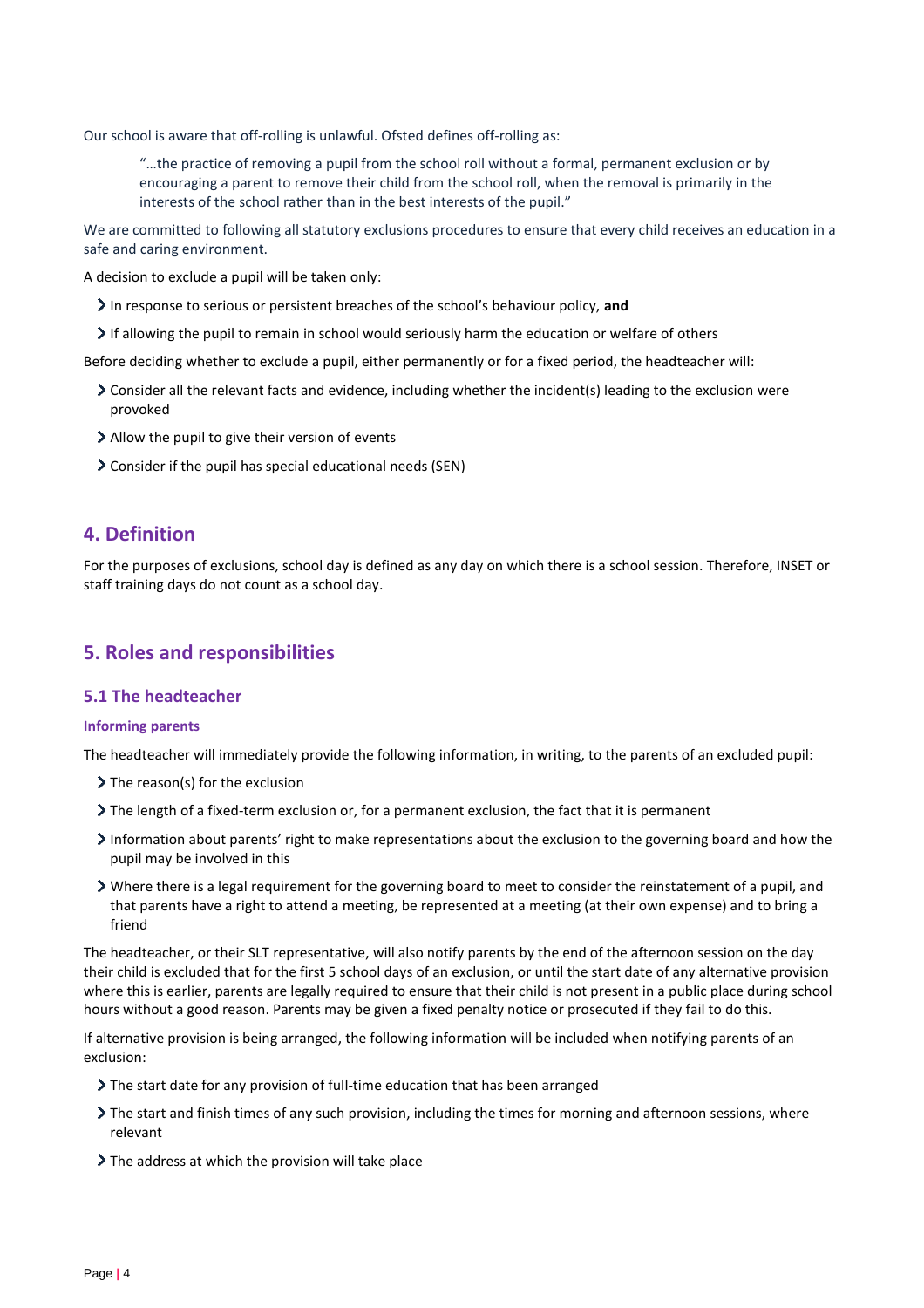$\sum$  Any information required by the pupil to identify the person they should report to on the first day

Where this information on alternative provision is not reasonably ascertainable by the end of the afternoon session, it may be provided in a subsequent notice, but it will be provided no later than 48 hours before the provision is due to start. The only exception to this is where alternative provision is to be provided before the sixth day of an exclusion, in which case the information can be provided with less than 48 hours' notice with parents' consent.

#### **Informing the governing board and local authority**

The headteacher will immediately notify the governing board and the local authority (LA) of:

- A permanent exclusion, including when a fixed-period exclusion is made permanent
- Exclusions which would result in the pupil being excluded for more than 5 school days (or more than 10 lunchtimes) in a term
- Exclusions which would result in the pupil missing a public examination

For a permanent exclusion, if the pupil lives outside the LA in which the school is located, the headteacher will also immediately inform the pupil's 'home authority' of the exclusion and the reason(s) for it without delay.

For all other exclusions, the headteacher will notify the governing board and LA once a term.

#### **5.2 The governing board**

Responsibilities regarding exclusions is delegated to the governing board consisting of at least 3 governors.

The governing board has a duty to consider the reinstatement of an excluded pupil (see section 6).

The governing board has a duty to consider the reinstatement of an excluded pupil (see section 6)

Within 14 days of receipt of a request, the governing board will provide the secretary of state and the LA with information about any exclusions in the last 12 months.

For a fixed-period exclusion of more than 5 school days, LA will arrange suitable full-time education for the pupil. This provision will begin no later than the sixth day of the exclusion.

Provision does not have to be arranged for pupils in the final year of compulsory education who do not have any further public examinations to sit.

#### **5.3 The LA**

For permanent exclusions, the LA is responsible for arranging suitable full-time education to begin no later than the sixth day of the exclusion.

## **6. Considering the reinstatement of a pupil**

The Governing Board will consider the reinstatement of an excluded pupil within 15 school days of receiving the notice of the exclusion if:

- The exclusion is permanent
- It is a fixed-term exclusion which would bring the pupil's total number of school days of exclusion to more than 15 in a term
- It would result in a pupil missing a public examination

If requested to do so by parents, the governing board will consider the reinstatement of an excluded pupil within 50 school days of receiving notice of the exclusion if the pupil would be excluded from school for more than 5 school days, but less than 15, in a single term.

Where an exclusion would result in a pupil missing a public examination, the governing board will consider the reinstatement of the pupil before the date of the examination. If this is not practicable, the chair of the governing board (or the vice-chair where the chair is unable to make this consideration) will consider the exclusion independently and decide whether or not to reinstate the pupil.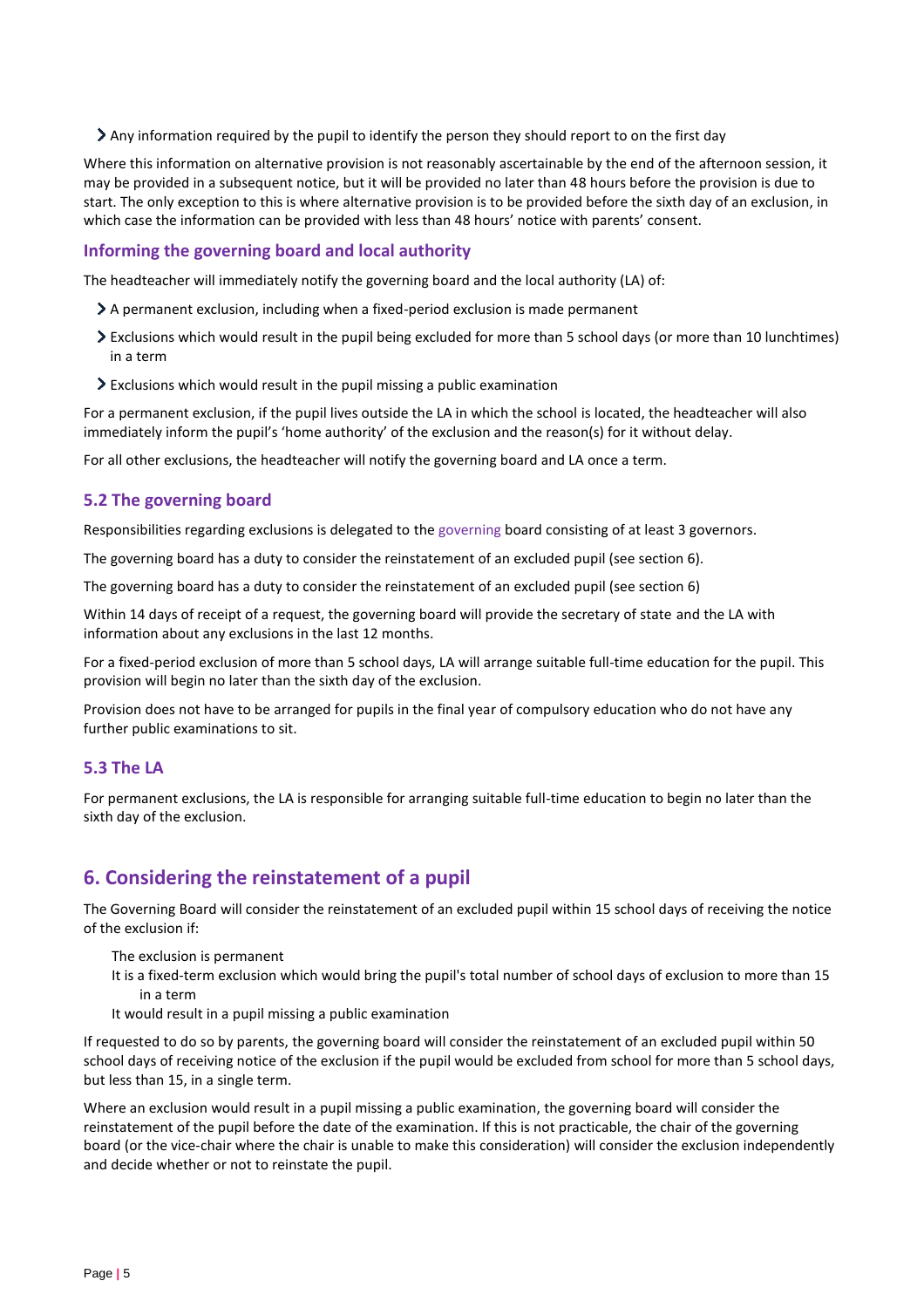The governing board can either:

- Decline to reinstate the pupil, or
- Direct the reinstatement of the pupil immediately, or on a particular date

In reaching a decision, the governing board will consider whether the exclusion was lawful, reasonable and procedurally fair and whether the headteacher followed their legal duties. They will decide whether or not a fact is true 'on the balance of probabilities', which differs from the criminal standard of 'beyond reasonable doubt', as well as any evidence that was presented in relation to the decision to exclude.

Minutes will be taken of the meeting, and a record of evidence considered kept. The outcome will also be recorded on the pupil's educational record.

The governing board will notify, in writing, the headteacher, parents and the LA of its decision, along with reasons for its decision, without delay.

Where an exclusion is permanent, the governing board's decision will also include the following:

 $\sum$  The fact that it is permanent

Notice of parents' right to ask for the decision to be reviewed by an independent review panel, and:

- The date by which an application for an independent review must be made
- The name and address to whom an application for a review should be submitted
- That any application should set out the grounds on which it is being made and that, where appropriate, reference to how the pupil's SEN are considered to be relevant to the exclusion
- That, regardless of whether the excluded pupil has recognised SEN, parents have a right to require the LA to appoint an SEN expert to attend the review
- Details of the role of the SEN expert and that there would be no cost to parents for this appointment
- That parents must make clear if they wish for an SEN expert to be appointed in any application for a review
- That parents may, at their own expense, appoint someone to make written and/or oral representations to the panel, and parents may also bring a friend to the review
- That if parents believe that the exclusion has occurred as a result of discrimination, they may make a claim under the Equality Act 2010 to the first-tier tribunal (special educational needs and disability), in the case of disability discrimination, or the county court, in the case of other forms of discrimination. A claim of discrimination made under these routes should be lodged within 6 months of the date on which the discrimination is alleged to have taken place

## **7. An independent review**

If parents apply for an independent review, the LA will arrange for an independent panel to review the decision of the governing board not to reinstate a permanently excluded pupil.

Applications for an independent review must be made within 15 school days of notice being given to the parents by the governing board of its decision to not reinstate a pupil.

A panel of 3 or 5 members will be constituted with representatives from each of the categories below. Where a 5 member panel is constituted, 2 members will come from the school governors category and 2 members will come from the headteacher category.

- A lay member to chair the panel who has not worked in any school in a paid capacity, disregarding any experience as a school governor or volunteer
- School governors who have served as a governor for at least 12 consecutive months in the last 5 years, provided they have not been teachers or headteachers during this time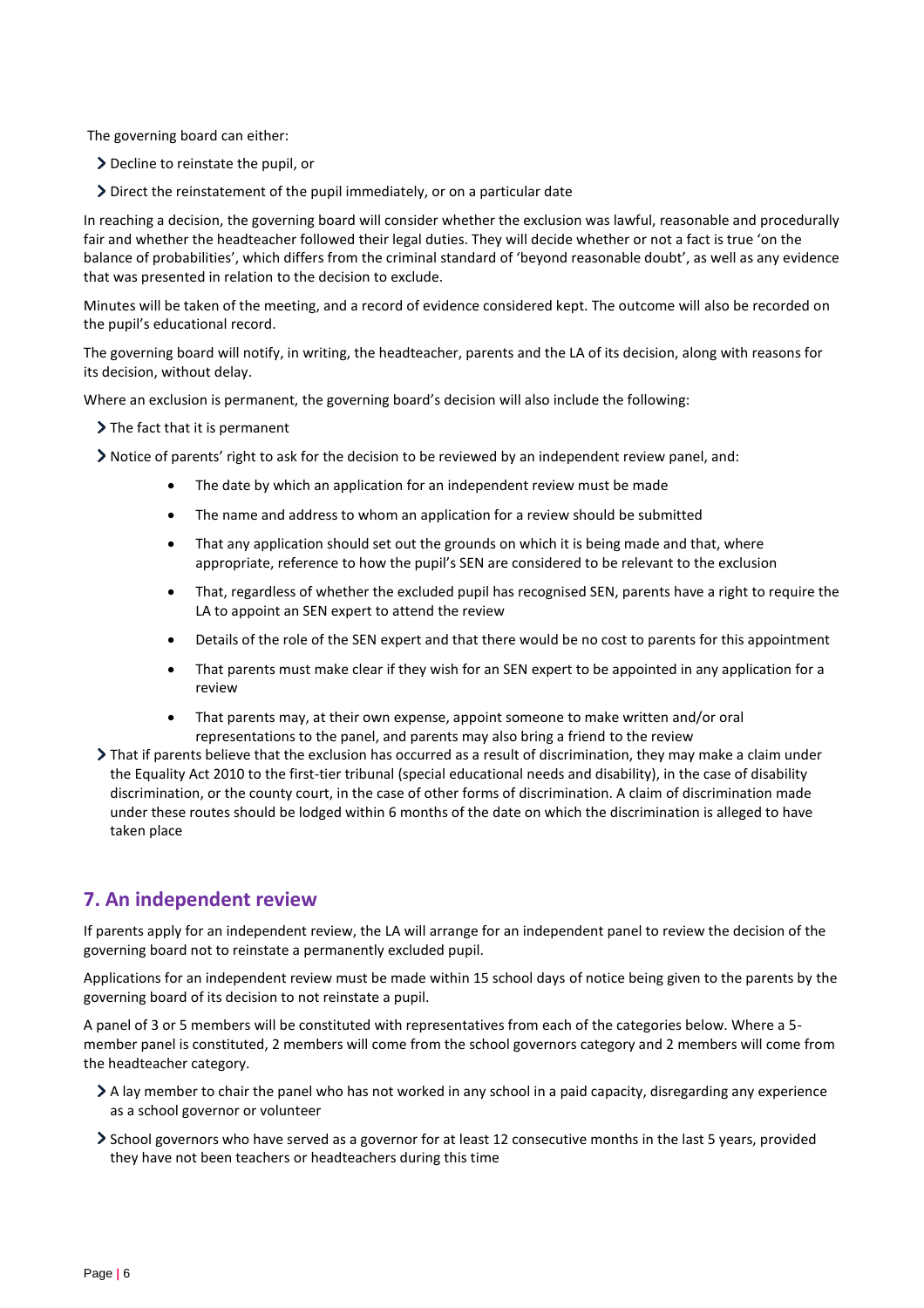- $\blacktriangleright$  Headteachers or individuals who have been a headteacher within the last 5 years
- A person may not serve as a member of a review panel if they:
	- Are a of the LA or governing board of the excluding school
	- Are the headteacher of the excluding school, or have held this position in the last 5 years
	- Are an employee of the LA, or the governing board, of the excluding school (unless they are employed as a headteacher at another school)
	- Have, or at any time have had, any connection with the LA school, governing board, parents or pupil, or the incident leading to the exclusion, which might reasonably be taken to raise doubts about their impartially
	- Have not had the required training within the last 2 years (see appendix 1 for what training must cover)

A clerk will be appointed to the panel.

The independent panel will decide one of the following:

- Uphold the governing board's decision
- Recommend that the governing board reconsiders reinstatement
- Quash the governing board's decision and direct that they reconsider reinstatement (only when the decision is judged to be flawed)

The panel's decision can be decided by a majority vote. In the case of a tied decision, the chair has the casting vote.

## **8. School registers**

A pupil's name will be removed from the school admissions register if:

- > 15 school days have passed since the parents were notified of the exclusion panel's decision to not reinstate the pupil and no application has been made for an independent review panel, or
- The parents have stated in writing that they will not be applying for an independent review panel

Where an application for an independent review has been made, the governing board will wait until that review has concluded before removing a pupil's name from the register.

Where alternative provision has been made for an excluded pupil and they attend it, code B (education off-site) or code D (dual registration) will be used on the attendance register.

Where excluded pupils are not attending alternative provision, code E (absent) will be used.

## **9. Returning from a fixed-term exclusion**

Following a fixed-term exclusion, a re-integration meeting will be held involving the pupil, parents, a member of senior staff and other staff, where appropriate.

The following measures may be implemented when a pupil returns from a fixed-term exclusion:

- Agreeing a behaviour contract
- > Putting a pupil 'on report'
- > Internal isolation
- Assurances given to abide by schools behaviour code

### **10. Monitoring arrangements**